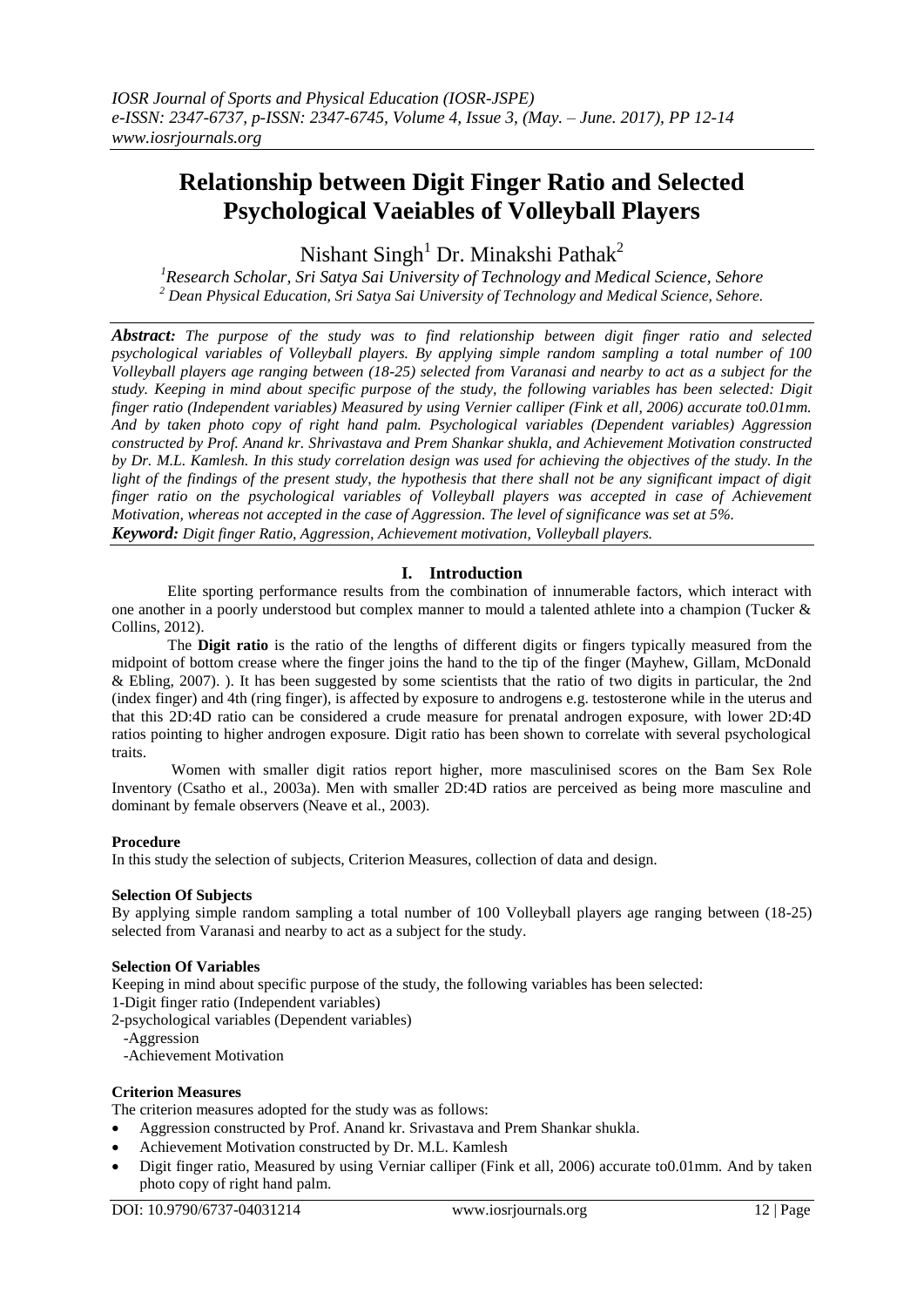#### **Collection Of Data**

The data were collected at different clubs and stadiums of Varanasi and nearby. Necessary instructions were given to the subjects before administration of the questionnaire.

#### **Design Of The Study**

The Correlation design was used for the study.

#### **Administration Of Questionnaire**

Respondents were called to a common place when they were not busy and have enough time to spare for testing. Necessary instructions were passed on to the subjects before the administration of each test. No time limit for filling in the questionnaire was set, but the subjects were made to respond as quickly as possible once the instructions were clearly understood by them.

# **II. Statistical Analysis**

In this study correlation, was used for achieving the objectives of the study. The level of significance was set at 5%.

**Table .1:** Descriptive Statistics of Selected Psychological Variables and Digit Finger Ratio of Volleyball players

| <b>Descriptive Statistics</b>     | Agg.     | Achiev.  | Ratio  |
|-----------------------------------|----------|----------|--------|
| Mean                              | 16.14    | 25.78    | .8717  |
| <b>Standard Error</b>             | .378     | .226     | .00808 |
| <b>Standard Deviation</b>         | 3.782    | 2.263    | .08078 |
| Sample Variance                   | 14.303   | 5.123    | .007   |
| <b>Skewness</b>                   | $-.206$  | $-.324$  | .056   |
| <b>Standard Error of Skewness</b> | .241     | .241     | .241   |
| Kurtosis                          | $-1.282$ | $-1.078$ | .524   |
| <b>Standard Error of Kurtosis</b> | .478     | .478     | .478   |
| Range                             | 12       |          | .41    |
| Minimum                           | 10       | 22       | .68    |
| Maximum                           | 22       | 29       | 0.09   |

Note: Agg= Aggression, Achiev= Achievement Motivation,Ratio= Digit Finger Ratio.

Table-1 revealed that the mean  $(\pm$  standard deviation) of male Volleyball players in relation to Aggression, Achievement Motivation, and Digit Finger Ratio were 16.14 ( $\pm$  3.78), 25.78 ( $\pm$ 2.26) ,and 0.87  $(\pm 0.08)$  respectively. The table also showed other descriptive statistics i.e. standard error and sample variance along with the range showing minimum and maximum score of the subjects. The value of kurtosis and skewness along with the standard error of kurtosis and standard error of skewness itself indicates the normality (scientific authenticity) of the data.

| Table.2: Correlation between Digit Finger Ratio and Selected Psychological Variables of Volleyball Player |                                           |  |
|-----------------------------------------------------------------------------------------------------------|-------------------------------------------|--|
|                                                                                                           | $\sim$ $\sim$ $\sim$ $\sim$ $\sim$ $\sim$ |  |

| <b>Selected Psychological Variables</b> | <b>Correlation Coefficient</b> | Sig. |
|-----------------------------------------|--------------------------------|------|
| Aggression                              | $.289$ <sup>2</sup>            | .004 |
| Achievement Motivation                  | $-.013$                        | .895 |
| $*$ $*$ $\sim$ 0.1 0 $*$ $\sim$ 0.5     |                                |      |

\*\*p < .01 & \* p < .05

Table-2 revealed that significant positive relationship was found between Digit Finger Ratio and Aggression ( $r = .289$ ,  $p < .05$ ) In case of Achievement Motivation ( $r = .013$ ,  $p > .05$ ) an insignificant relationship was found as the value of coefficient of correlation was insignificant at 0.05 level

#### **III. Discussion Of Finding**

In the light of the findings of the present study, the hypothesis that there shall not be any significant impact of digit finger ratio on the psychological variables of Volleyball players was accepted in case of Achievement Motivation whereas not accepted in the case of Aggression.

# **IV. Conclusions**

Following conclusions may be drawn from the obtained result:

- A significant positive relationship was found between Digit Finger Ratio and Aggression of Volleyball players**.**
- An insignificant relationship was found in case of digit finger ratio and achievement motivation. Of Volleyball players.